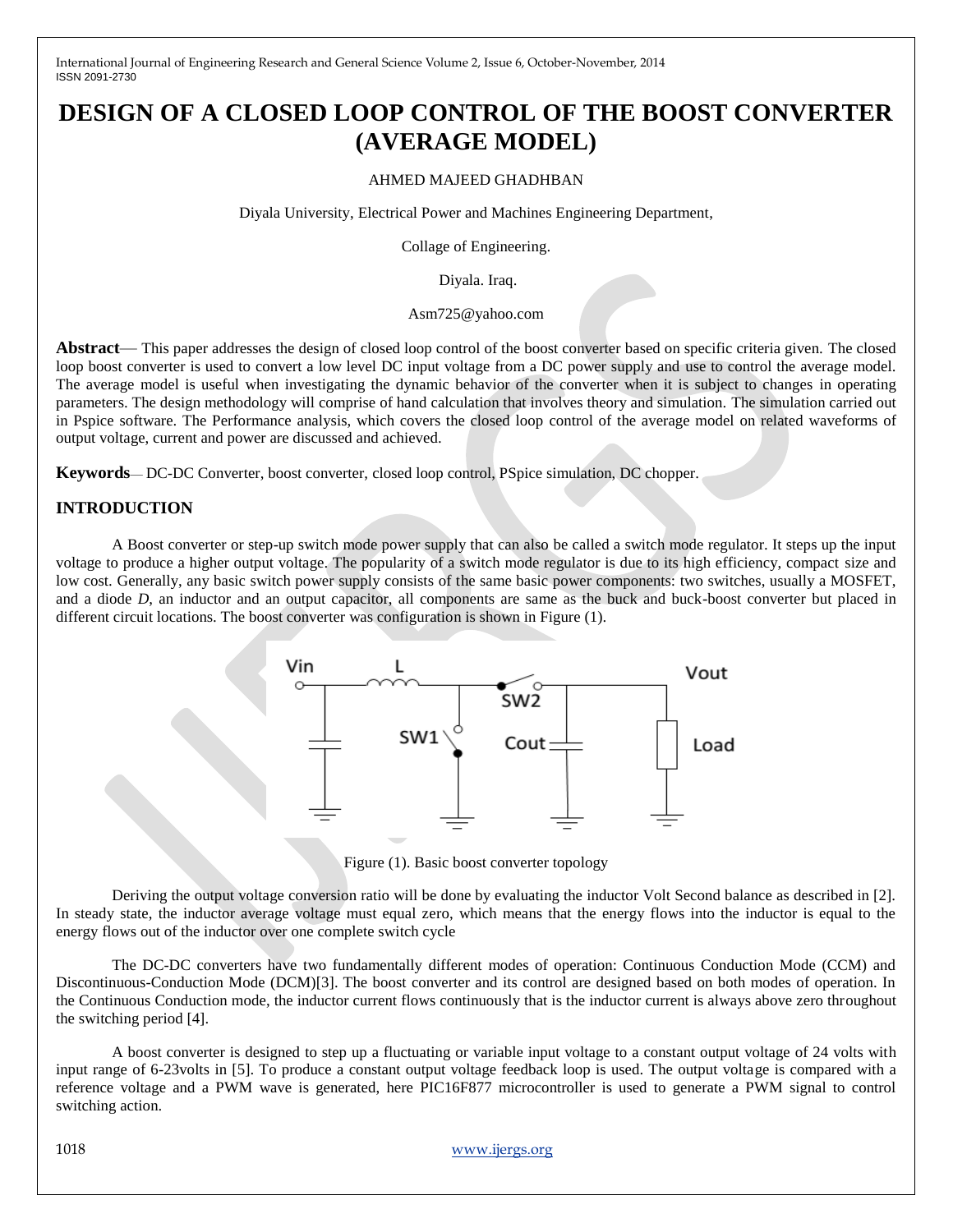A DC to DC converter is used to step up from 12V to 24V in [6]. The 12V input voltage is from the battery storage equipment and the 24V output voltage serves as the input of the inverter in solar electric system. In designing process, the switching frequency, f is set at 20 kHz and the duty cycle, D is 50%. The tool that has been used for circuit simulation and validation are National Instrument Multisim and OrCAD software.

Here author introduced an approach to design a boost converter for photovoltaic (PV) system using microcontroller in [7]. The converter is designed to step up the solar panel voltage to a stable 24V output without storage elements such as a battery. It is controlled by a microcontroller unit using voltage-feedback technique.

Finally, This paper concerns with design and simulation of closed loop control to the boost converter (average model) with specific criteria. The system has a nonlinear dynamic behavior, as it works in switch-mode. Moreover, it is exposed to significant variations which may take this system away from nominal conditions, due to changes in load is changing subjected to half load to full load and to half load again. The input is obtained from a DC power supply. In this paper the boost converter is analyzed and a design component and simulation of DC/DC boost converter is proposed. The simulation is done in Pspice software

## **DESIGN AND CALCULATION**

To calculate the parameters of the components which are used for control. The error amplifier as showed in Figure (2) compensated compares the converter output voltage with a reference voltage to generate an error signal which adjusts the duty ratio of the switch. The amplifier should have a high gain at low frequency and low gain at high frequency. Usually the controller crossover frequency of the total open-loop transfer function. This is usually around an order of magnitude less than the converter switching frequency. It is about 1/10 of switching frequency. The switching frequency is 100 kHz.

The transfer function and frequency response can be obtained by using PSpice as follows:

For the filter with load R and R ESR shows the gain at  $10kHz = -20.84 dB$ , Phase angle  $= -97^0$ 

(1)

- The error amplifier output voltage Vc is compare to a saw tooth waveform with amplitude Vp, for this design Vp is 3 V. Hence the PWM converter gain is: Gain= $1/Vp = 1/3 = -9.54dB$ , Phase angle=0<sup>°</sup>
- The combination of gain filter and converter is :

The compensated error amplifier must have gained +30.38 to make loop gain=0dB.

$$
30.38dB = 20log \frac{v_0}{v_0}
$$

Phase error Amplifier, From K-factor table K=3 is chose hence  $\theta$  co = -217<sup>o</sup>.

Table 1. K-factor

| $\mathbf{v}$<br>n        | $\mathbf{\hat{}}$<br>Ź | 2.5    |        |        |        | O      |
|--------------------------|------------------------|--------|--------|--------|--------|--------|
| $\Theta$ co( $\degree$ ) | $-233$                 | $-224$ | $-217$ | $-208$ | $-203$ | $-199$ |

Combined gain (filter +  $PWM$ )

Gain = 
$$
-20.84 + (-9.54dB) = -30.38dB
$$
, Phase angle,  $\theta_{filter} = -97^{\circ}$ 

To calculate C1 and C2;

1019 www.ijergs.org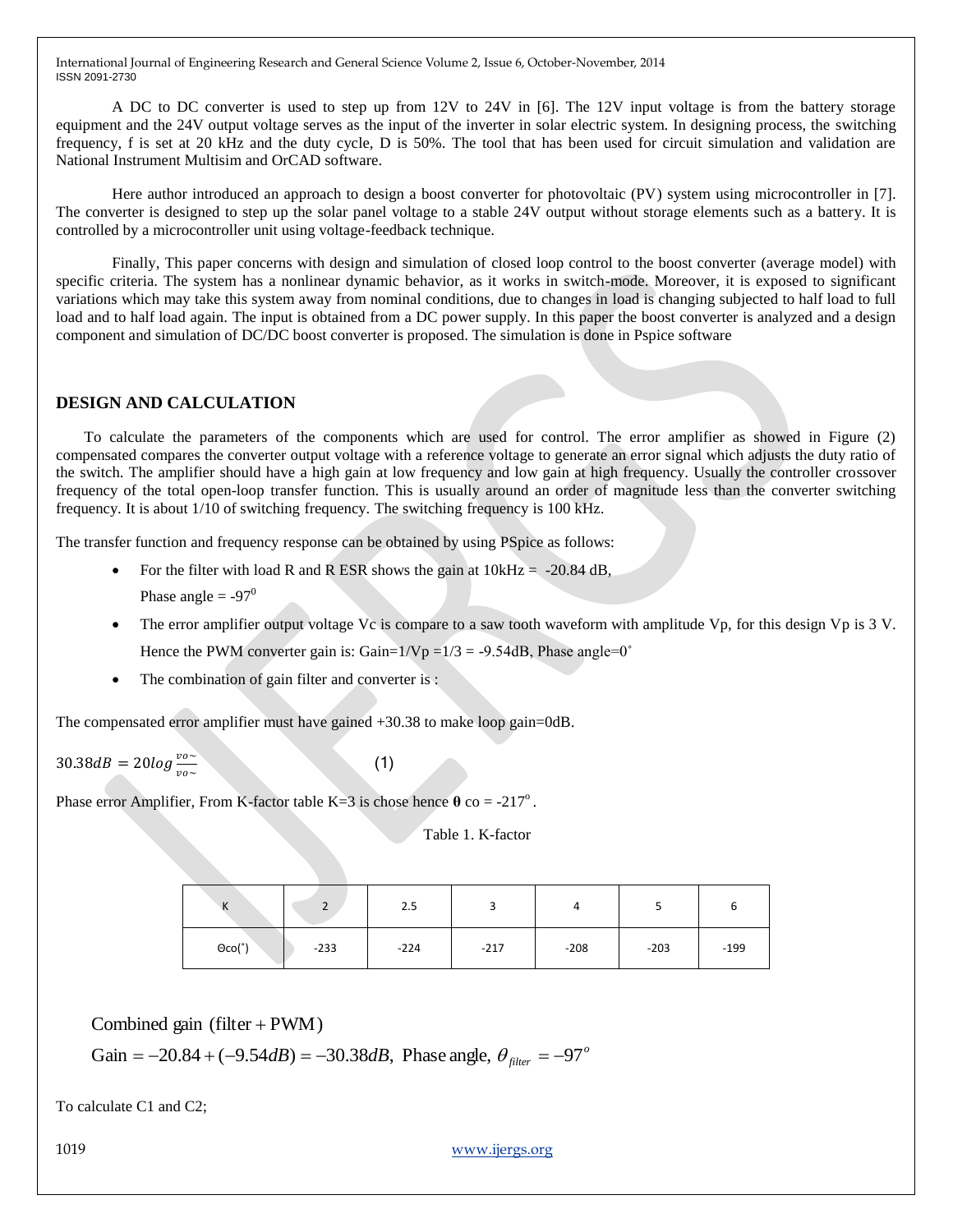$$
K = \frac{\omega_{\text{co}}}{\omega_z} = \frac{\omega_p}{\omega_{\text{co}}}
$$
\n
$$
\omega_p = K\omega_{\text{co}} = \frac{1}{R_2C_2}
$$
\n(2)

Where

The resonance frequency  $\omega_{\rm co}$ 

 $\omega_p$  Is the dominant-pole

ωz Is the capacitor ESR Zero



Figure (2). Compensate Amplifier

#### **SIMULATION RESULTS AND DISCUSSION**

The Figure (3) shows the full circuit design of the controller of the boost converter (average model). The average model is useful when studying the dynamic behavior of the converter when it is subject to changes in operating parameters. Such an analysis is essential when the output is regulated and controlled through a feedback loop, which is intended to keep the output at a set level by adjusting the duty ratio of the switch to accommodate variations in the load.



Figure (3). Circuit of the controller of the boost converter

Figure (4) shows the output voltages and shows the changing in the output voltage due to the load changing from half load to full load and then to half load again and that switches used. The (S1) is closed, according to that there are two resistances in parallel so the load will be half loaded. Then the (S1) opens, that's mean

one resistance and it is the full load. The (S2) is closed and we get two resistances in parallel so the load will be half again.

1020 www.ijergs.org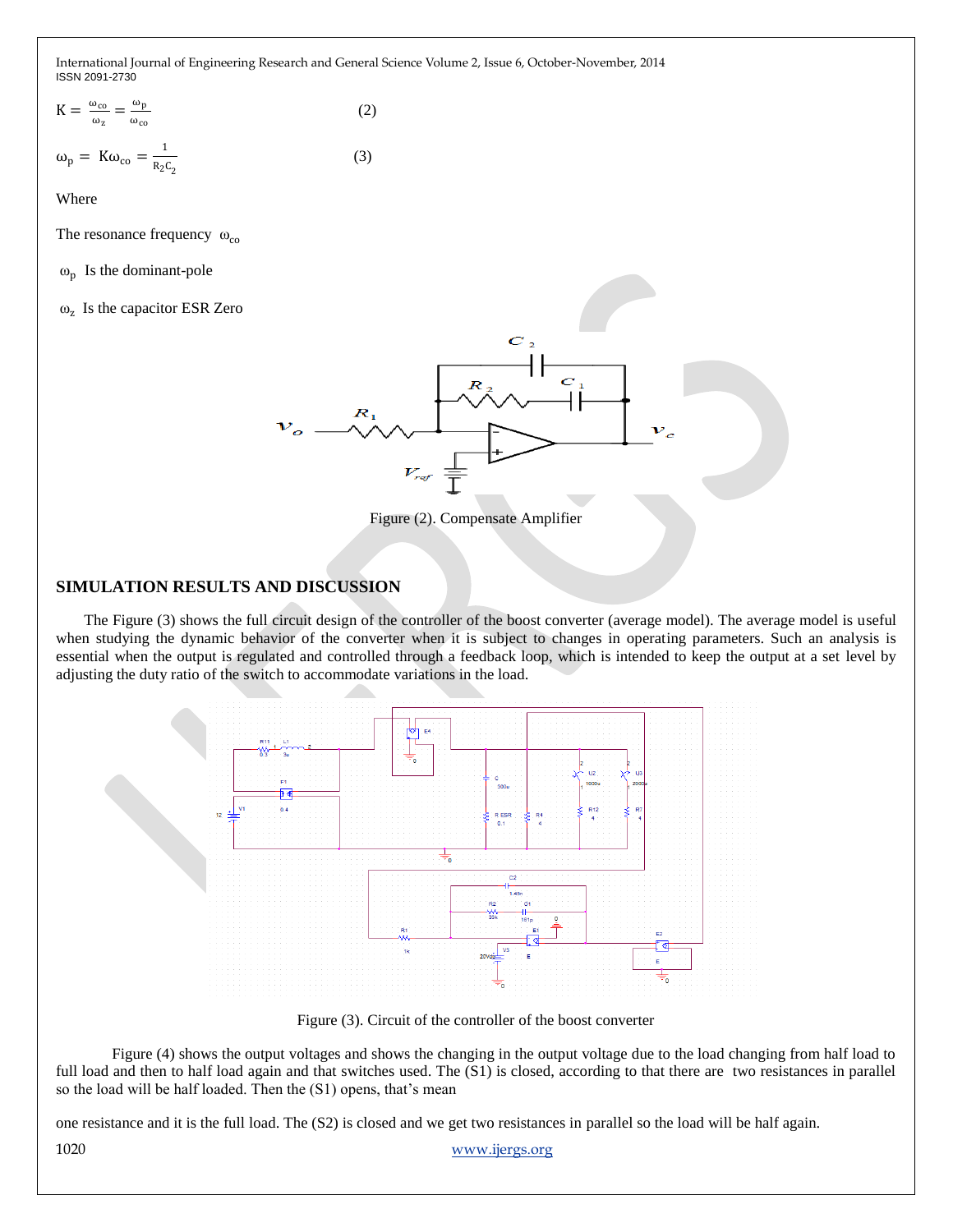

Figure(6). Output power waveform.

## **CONCLUSION**

In this paper, a closed loop control to boost converter (average model) has been designed. The complete system has been simulated in PSpice which resulted in efficiency at full power as gave in specific data. By using compensate the amplifier makes the